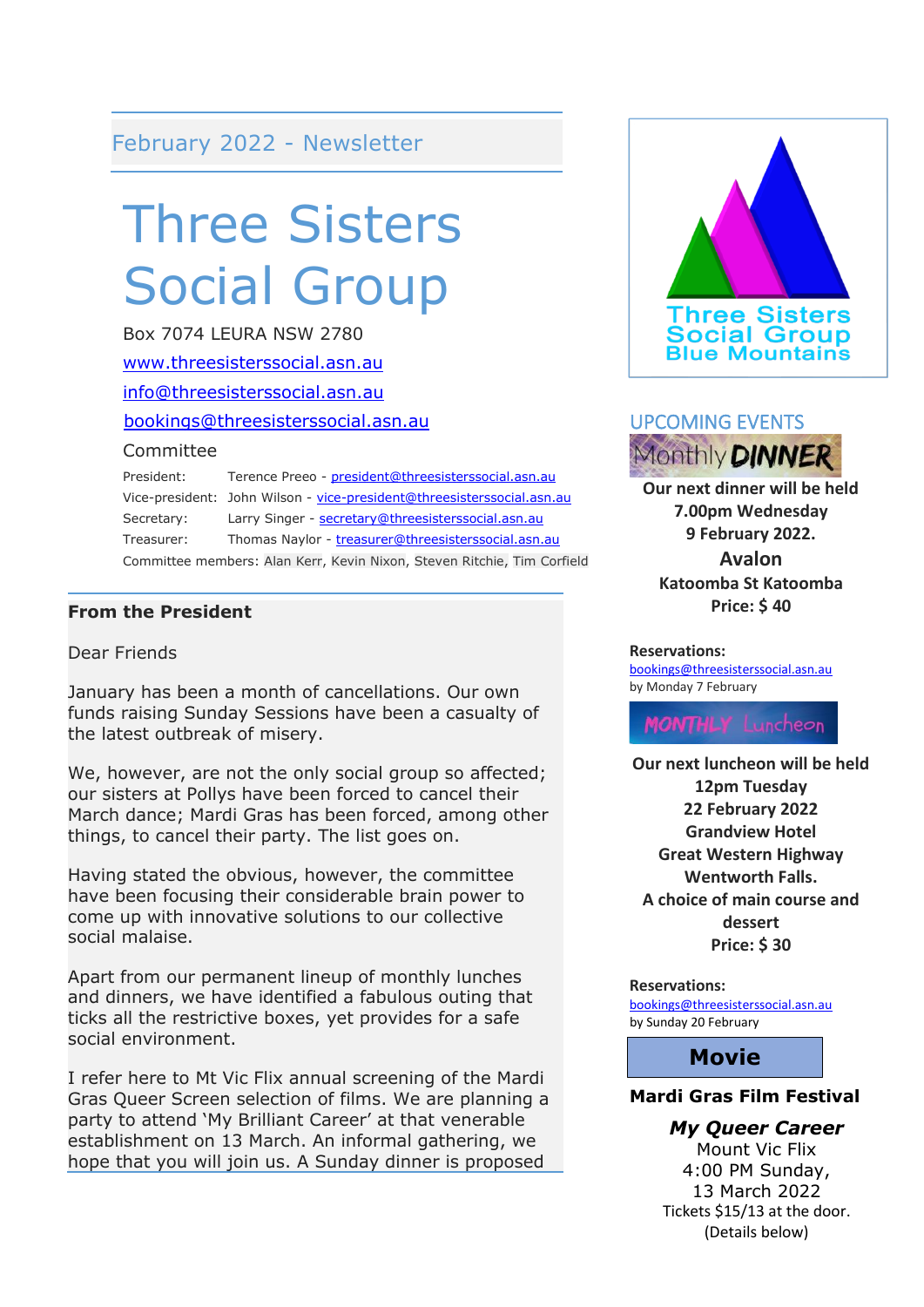at the Gardners Inn, Blackheath, (optional), after the movie.

Later in the year we are planning a number of theatre outings, including Margaret Fulton - The Musical, for which we have reserved a number of seats. We'll be telling you more in due course.

This will be but one of a dazzling collection of events planned for the remainder of 2022.

Closer to that date there is a Trivia afternoon for the benefit of bentArt. bentArt, of course, holds the introductory event of the Queen's Birthday Long Weekend. A social gathering of unparalleled excellence heralding a long weekend of fun and frolic. The Sisters are planning a gathering for this event for which I hope you will join us.

February also heralds a very important event for the LGBTIQ+ community. I refer to, of course, the annual Sydney Gay and Lesbian Mardi Gras. While many of us no longer have the opportunity to participate in the various delights of the festival, I feel that it is important that we remember and acknowledge its importance for our community. When I look at the program of activities I marvel at the creativity and energy of the collective 'us'.

I also remember the creativity and energy that the members of the Three Sisters, and before them, the Mountaineers, gave, and still give, to the LGBT community. In many ways our little group paved the way for the gala that Mardi Gras is today.

Checkout the Mardi Gras program and marvel in its enormity of talent.

Stay safe

**Terry**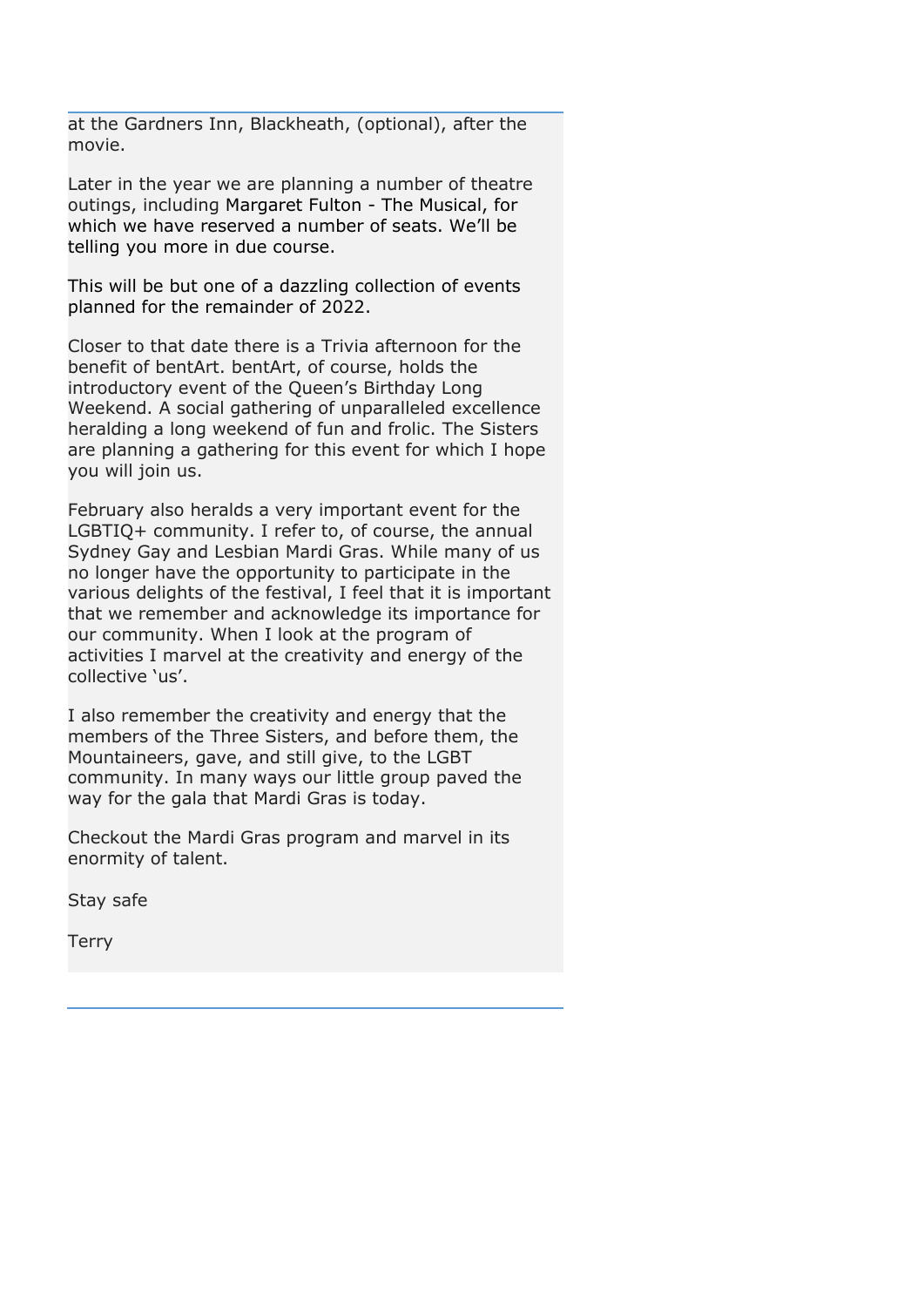

#### **Monthly Dinner**

**7.00pm Wednesday 9 February 2022**

**Avalon 18 Katoomba St Katoomba Price: \$ 40**

**Reservations:** [bookings@threesisterssocial.asn.au](mailto:bookings@threesisterssocial.asn.au) by Monday 7 February

#### **Monthly Luncheon**

**12pm Tuesday 22 February 2022**

**The Grandview Hotel Great Western Highway Wentworth Falls. Price: \$ 30**

**Reservations:** [bookings@threesisterssocial.asn.au](mailto:bookings@threesisterssocial.asn.au) by Sunday 20 February



#### **3 Sisters Events**

Once again Mount Vic Flix is screening a selection of the 2022 Mardi Gras Queer Screen Film Festival movies.

As part of the Three Sisters Events program, we are organising a party to view *My Queer Career at*  Mount Vic Flix at 4:00 PM Sunday, 13 March 2022.

We hope you can join us for this special event. We would ask that you express an interest in joining us for this film. You can do this via our booking contact.

Tickets \$15/13 at the door. Register your interest: [bookings@threesisterssocial.asn.au](mailto:bookings@threesisterssocial.asn.au)

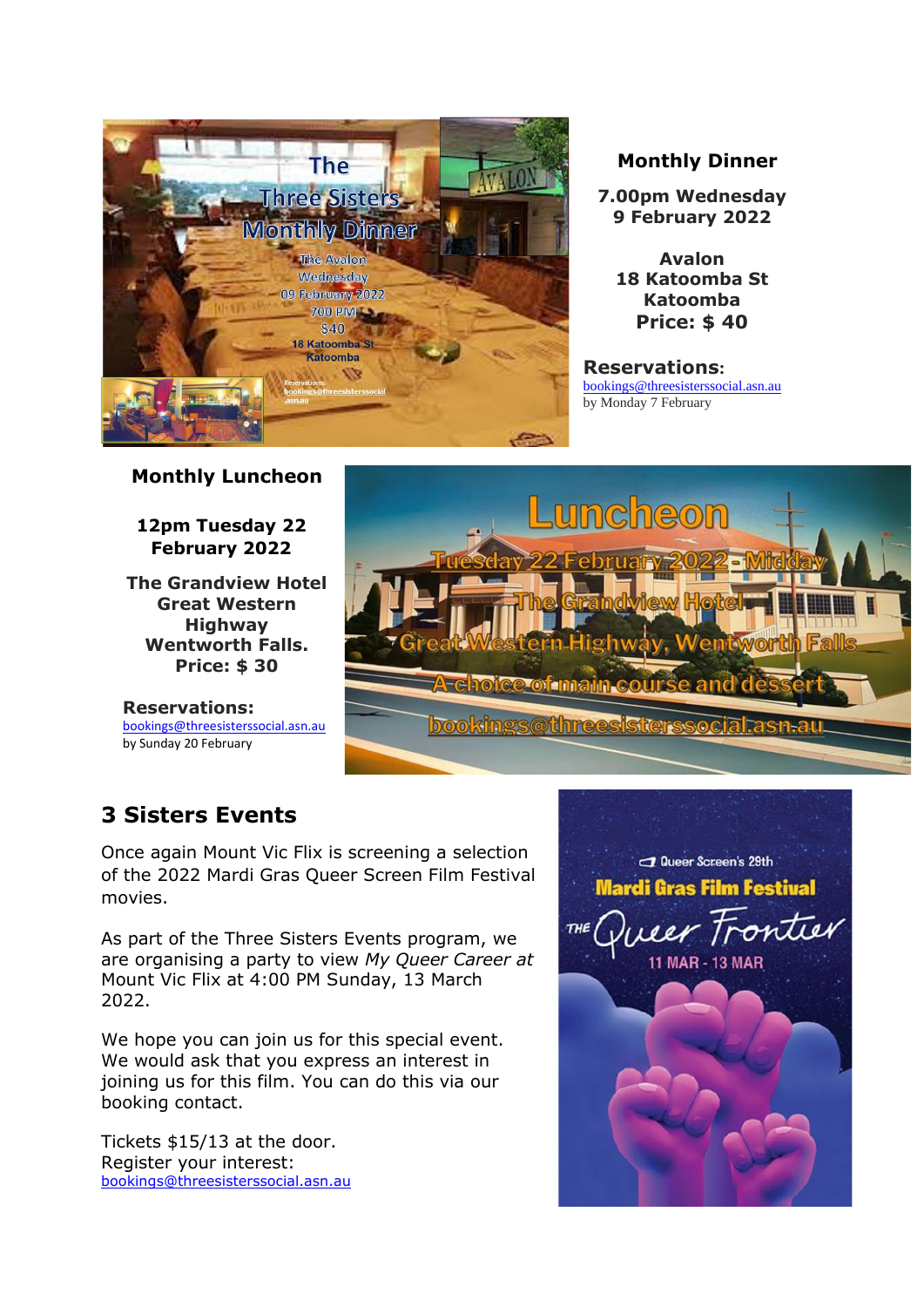

#### **Bent Art Trivia**

**Katoomba RSL Club**

**27th March 2022 from 2:30pm - 4:30pm**

**Come and join us on this fun afternoon and help us fundraise for bentArt and support our community! Catch up with people and enjoy some laughter....**

**The 3 Sisters will be hosting a table. Let us know if you are attending on**  [bookings@threesisterssocial.asn.au](mailto:bookings@threesisterssocial.asn.au)

**Tickets for Trivia are available at [Tickets](https://events.humanitix.com/trivia-night-rufciawt?fbclid=IwAR3SE53bGyIJf31IDKGKDeKnSdbWq3BPE0nwYJHsKJxtXJSHYj6oP2QcRxA)**

**Queen's Birthday Weekend Disco and Ball 2022**

# **The Ball and Disco are ON**

## **An Important Announcement is Imminent**

## **Anticipate Brilliance**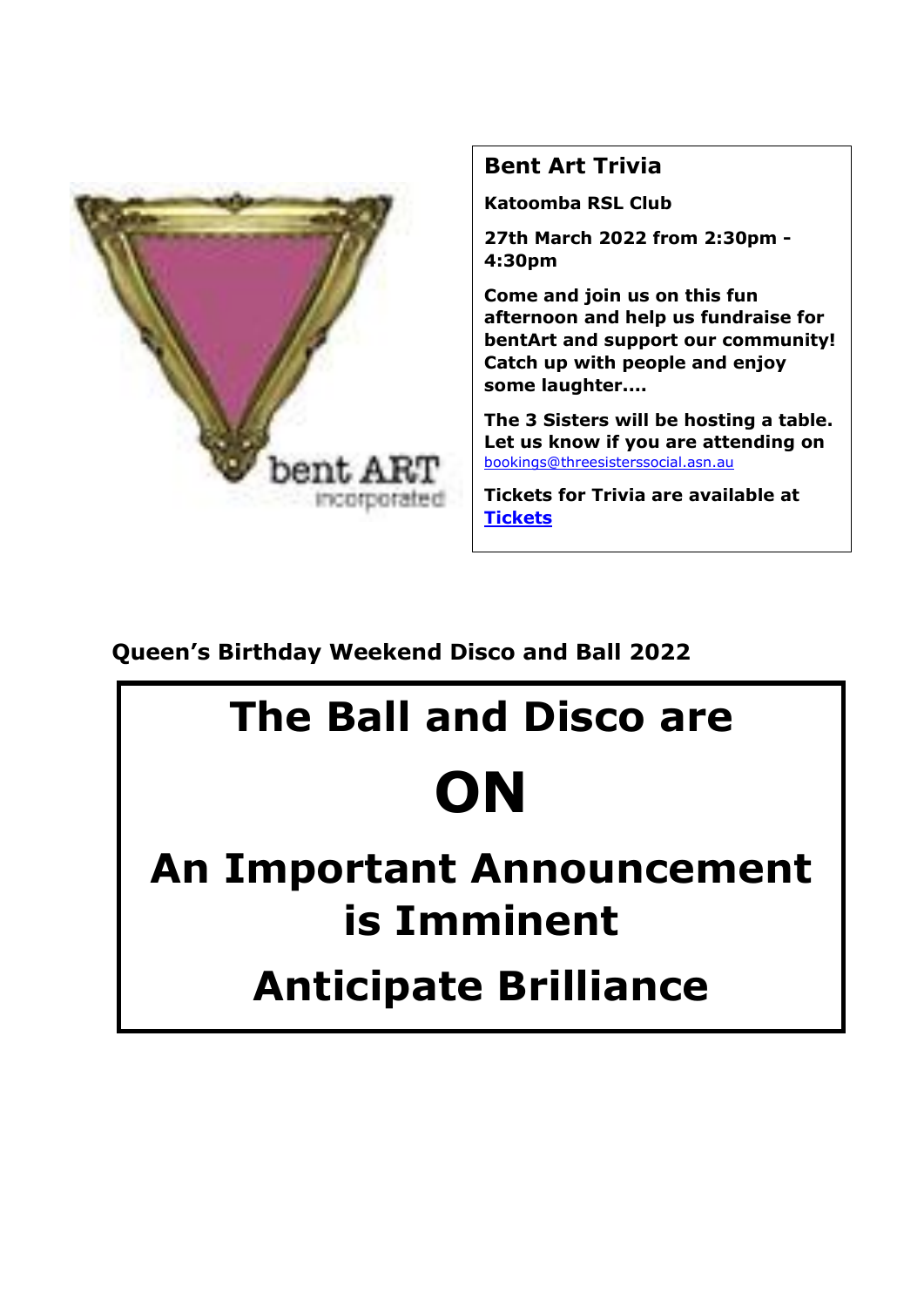

#### **The Sydney Gay and Lesbian Mardi Gras 2022 Line up**

**Many of may not be able to go to Mardi Gras events these days, but we can appreciate the immense talent and effort that goes into our community's premier showcase.** 

**See the event program here:**

**[Program](https://mailchi.mp/mardigras.org.au/introducing-2022-entertainment-lineup?e=e1c3cc5fec)**



Hit the Link Queer Screen 2022 Program